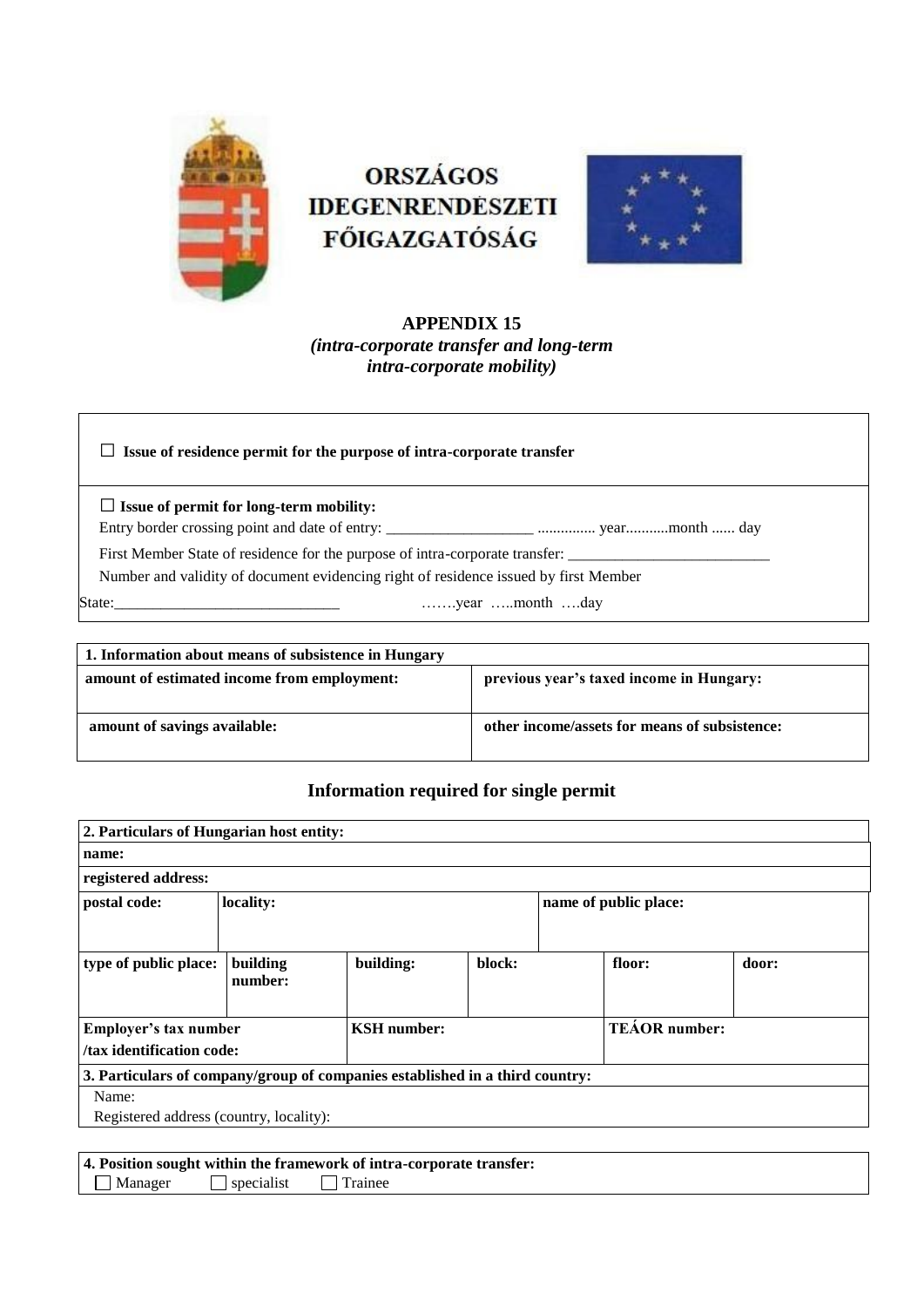## **5. Duration and place of intra-corporate transfer within the territory of the European Union:**

Name of first Member State and planned duration of stay:

Name of second Member State and planned duration of stay:

Name of additional Member States and planned duration of stay:

| 6. Qualification required for the                              | 7. Educational attainment:                                                              | 8. Employment before arriving to                                        |                                  |  |  |
|----------------------------------------------------------------|-----------------------------------------------------------------------------------------|-------------------------------------------------------------------------|----------------------------------|--|--|
| position:                                                      | primary school specialised school                                                       | Hungary:                                                                |                                  |  |  |
|                                                                | vocational school $\Box$ high school                                                    |                                                                         |                                  |  |  |
|                                                                | vocational secondary education institution                                              |                                                                         |                                  |  |  |
|                                                                | institution of technology                                                               |                                                                         |                                  |  |  |
|                                                                | $\text{collecting }$ university                                                         |                                                                         |                                  |  |  |
|                                                                | no primary school graduation                                                            |                                                                         |                                  |  |  |
|                                                                | 9. Prior to the intra-corporate transfer, duration of employment at company or group of |                                                                         | 10. Position (FEOR               |  |  |
| companies established in a third country:                      | number):                                                                                |                                                                         |                                  |  |  |
|                                                                |                                                                                         |                                                                         |                                  |  |  |
|                                                                |                                                                                         |                                                                         | Are you going to work at the     |  |  |
| 11. Place(s) of work:                                          |                                                                                         | Is work to be performed within the territory of                         |                                  |  |  |
| Is there only one place of work?                               |                                                                                         | more than one counties? $\Box$ yes<br>employer's various business<br>no |                                  |  |  |
| $\Box$ yes $\Box$ no                                           | If yes, place of commencement of work:                                                  |                                                                         | establishments which are         |  |  |
| If yes:                                                        | (postal code)                                                                           |                                                                         | located in the territory of more |  |  |
| (postal code)                                                  | (address)                                                                               |                                                                         | than one counties?               |  |  |
| (address)                                                      |                                                                                         |                                                                         |                                  |  |  |
|                                                                |                                                                                         |                                                                         | $\Box$ yes $\Box$ no             |  |  |
| 12. Skills and qualifications for the job:                     |                                                                                         |                                                                         |                                  |  |  |
| Length of practical experience for the job to be performed:    |                                                                                         |                                                                         |                                  |  |  |
| Special skills and qualifications for the job to be performed: |                                                                                         |                                                                         |                                  |  |  |
| <b>Knowledge of languages</b>                                  |                                                                                         |                                                                         |                                  |  |  |
| Native language:                                               |                                                                                         |                                                                         |                                  |  |  |
| Other language(s) spoken:                                      |                                                                                         |                                                                         |                                  |  |  |
| Do you speak Hungarian? $\Box$ yes $\Box$ no                   |                                                                                         |                                                                         |                                  |  |  |
| Have you ever worked in Hungary before? $\Box$ yes $\Box$ no   |                                                                                         |                                                                         |                                  |  |  |
| If yes, previous Hungarian employer:                           |                                                                                         |                                                                         |                                  |  |  |
| name and address:                                              |                                                                                         |                                                                         |                                  |  |  |

#### **INFORMATION**

The application for residence permit must be submitted in person with documents verifying compliance with conditions for residence enclosed. One facial photograph and proof of payment of the administrative service fee provided for by law must also be enclosed with the application. At the time of submitting the application the applicant shall produce his/her valid travel document. The passport must be valid for at least 3 additional months beyond the date of expiry of the residence permit.

The application for permit for long-term mobility must be submitted at the latest 20 days before the long-term mobility starts, or at least 20 days before the end of the short-term mobility period, and must be accompanied by documents verifying compliance with conditions for residence.